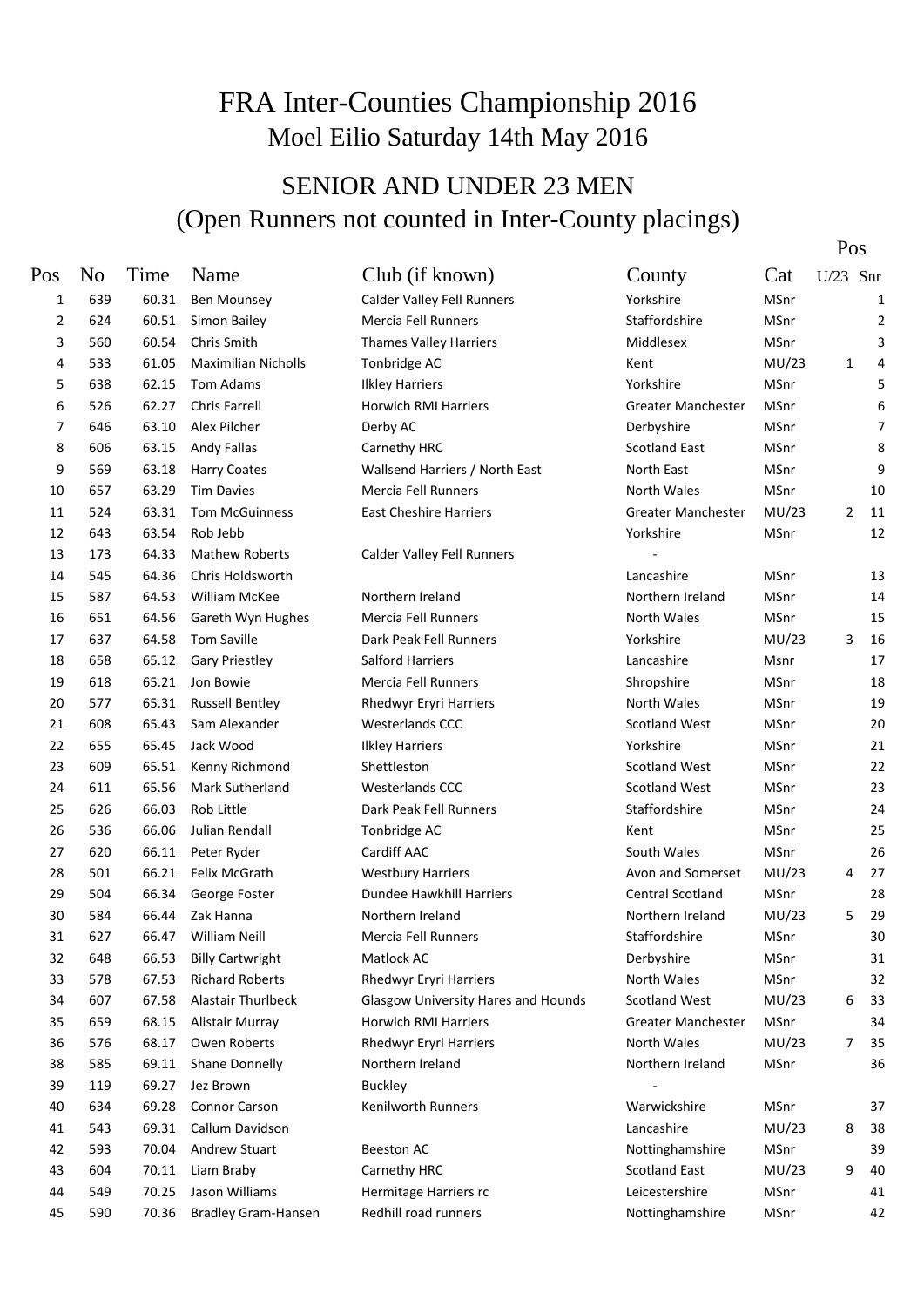Pos

| Pos | N <sub>0</sub> | Time  | Name                    | Club (if known)                             | County               | Cat   | U/23 | Snr |
|-----|----------------|-------|-------------------------|---------------------------------------------|----------------------|-------|------|-----|
| 46  | 586            | 70.45 | David Hicks             | Northern Ireland                            | Northern Ireland     | MSnr  |      | 43  |
| 47  | 528            | 70.48 | Simon Pymm              | <b>Horwich RMI Harriers</b>                 | Greater Manchester   | MSnr  |      | 44  |
| 48  | 509            | 71.08 | Martin Cliffe           | Rhedwyr Eryri Harriers                      | Cheshire             | MSnr  |      | 45  |
| 49  | 548            | 71.13 | Adam Taylor             | Dark Peak Fell Runners                      | Leicestershire       | MSnr  |      | 46  |
| 50  | 132            | 71.29 | Dyfed Whiteside Thomas  | Rhedwyr Eryri Harriers                      |                      |       |      |     |
| 51  | 640            | 71.43 | Nicholas Barber         | Pennine Fell Runners                        | Derbyshire           | MSnr  |      | 47  |
| 52  | 633            | 71.48 | Lloyd Biddell           | Mercia Fell Runners                         | Warwickshire         | MSnr  |      | 48  |
| 53  | 28             | 71.51 | Tim Budd                | <b>Glossopdale Harriers</b>                 |                      |       |      |     |
| 54  | 557            | 71.55 | Victor Mound            | <b>Highgate Harriers</b>                    | Middlesex            | MU/23 | 10   | 49  |
| 55  | 17             | 71.57 | Dylan Griffiths         | <b>Rhedwyr Hebog</b>                        |                      |       |      |     |
| 56  | 556            | 72.05 | John Hunt               | Wirral AC                                   | Merseyside           | MSnr  |      | 50  |
| 59  | 647            | 72.32 | Gary Bailey             | Northern Ireland                            | Northern Ireland     | MSnr  |      | 51  |
| 60  | 512            | 72.37 | Karl Steinegger         | Cheshire                                    | Cheshire             | MSnr  |      | 52  |
| 61  | 42             | 72.38 | <b>Mark Davies</b>      | North Wales Road Runners                    |                      |       |      |     |
| 62  | 147            | 72.39 | Chris Jackson           | <b>Glossopdale Harriers</b>                 |                      |       |      |     |
| 63  | 567            | 72.40 | William Robson          | North Shields Polytechnic                   | North East           | MU/23 | 11   | 53  |
| 64  | 617            | 72.44 | Simon Adney             | Mercia Fell Runners                         | Shropshire           | MSnr  |      | 54  |
| 66  | 592            | 72.52 | Anthony Squire          | Holme Pierrepont Running Club               | Nottinghamshire      | MSnr  |      | 55  |
| 67  | 503            | 72.58 | <b>Graeme Campbell</b>  | <b>Ochil Hill Runners</b>                   | Central Scotland     | MSnr  |      | 56  |
| 68  | 61             | 73.03 | John Parkinson          | Rhedwyr Eryri Harriers                      |                      |       |      |     |
| 69  | 554            | 73.23 | Phil Robertson          | Wirral AC                                   | Merseyside           | MU/23 | 12   | 57  |
| 70  | 518            | 73.30 | John Yells              | <b>Edinburgh University Hare and Hounds</b> | Devon                | MSnr  |      | 58  |
| 71  | 129            | 73.31 | Dewi Owen               | Rhedwyr Eryri Harriers                      |                      |       |      |     |
| 73  | 120            | 73.44 | <b>Shaun Davies</b>     | Rhedwyr Eryri Harriers                      |                      |       |      |     |
| 74  | 555            | 73.48 | Lawrence Eccles         | Penny Lane Striders                         | Merseyside           | MSnr  |      | 59  |
| 75  | 636            | 74.03 | <b>Richard Simkiss</b>  | mcarkissendurance                           | Warwickshire         | MSnr  |      | 60  |
| 76  | 19             | 74.07 | Richard Williams        |                                             |                      |       |      |     |
| 77  | 535            | 74.09 | Christian Poulton       | Cambridge Harriers                          | Kent                 | MSnr  |      | 61  |
| 78  | 158            | 74.40 | Craig Jones             | Rhedwyr Eryri Harriers                      |                      |       |      |     |
| 79  | 645            | 74.46 | Tim Shieff              | Derby AC                                    | Derbyshire           | MSnr  |      | 62  |
| 81  | 175            | 75.01 | <b>Michael Corrales</b> | <b>NWRRC</b>                                |                      |       |      |     |
| 82  | 625            | 75.05 | David Bethell           | City of Stoke                               | Staffordshire        | MSnr  |      | 63  |
| 83  | 162            | 75.10 | Neil Ashcroft           | Ambleside AC                                |                      |       |      |     |
| 84  | 568            | 75.16 | <b>Scott Ellis</b>      |                                             | North East           | MSnr  |      | 64  |
| 86  | 169            | 75.20 | Johnny Moore            | Rhedwyr Eryri Harriers                      |                      |       |      |     |
| 88  | 654            | 75.27 | Virgil Barton           | Mercia Fell Runners                         | Shropshire           | MSnr  |      | 65  |
| 89  | 511            | 75.34 | Jim O'Hara              | <b>Helsby Running Club</b>                  | Cheshire             | MSnr  |      | 66  |
| 90  | 121            | 75.37 | Simon Edwards           | <b>Buckley</b>                              |                      |       |      |     |
| 93  | 619            | 76.05 | Glen Speake             | Shropshire                                  | Shropshire           | MSnr  |      | 67  |
| 96  | 115            | 76.17 | Phil Lynes              | Hebog                                       |                      |       |      |     |
| 97  | 605            | 76.18 | Lucas Cheskin           | Moorfoot Runners                            | <b>Scotland East</b> | MU/23 | 13   | 68  |
| 99  | 181            | 76.45 | Arthur Livesey          |                                             |                      |       |      |     |
| 100 | 599            | 76.49 | <b>Henry Hart</b>       |                                             | Oxfordshire          | MU/23 | 14   | 69  |
| 101 | 598            | 76.57 | Jonty de la Harpe       |                                             | Oxfordshire          | MU/23 | 15   | 70  |
| 102 | 13             | 76.06 | Ifan Jones              | Rhedwyr Eryri Harriers                      |                      |       |      |     |
| 103 | 45             | 76.14 | Emlyn Owen              | Rhedwyr Eryri Harriers                      |                      |       |      |     |
| 104 | 570            | 76.18 | David Moir              | Tyne Bridge Harriers                        | North East           | MSnr  |      | 71  |
| 105 | 151            | 76.27 | <b>Malcolm Davies</b>   | Hebog                                       |                      |       |      |     |
|     |                |       |                         |                                             |                      |       |      |     |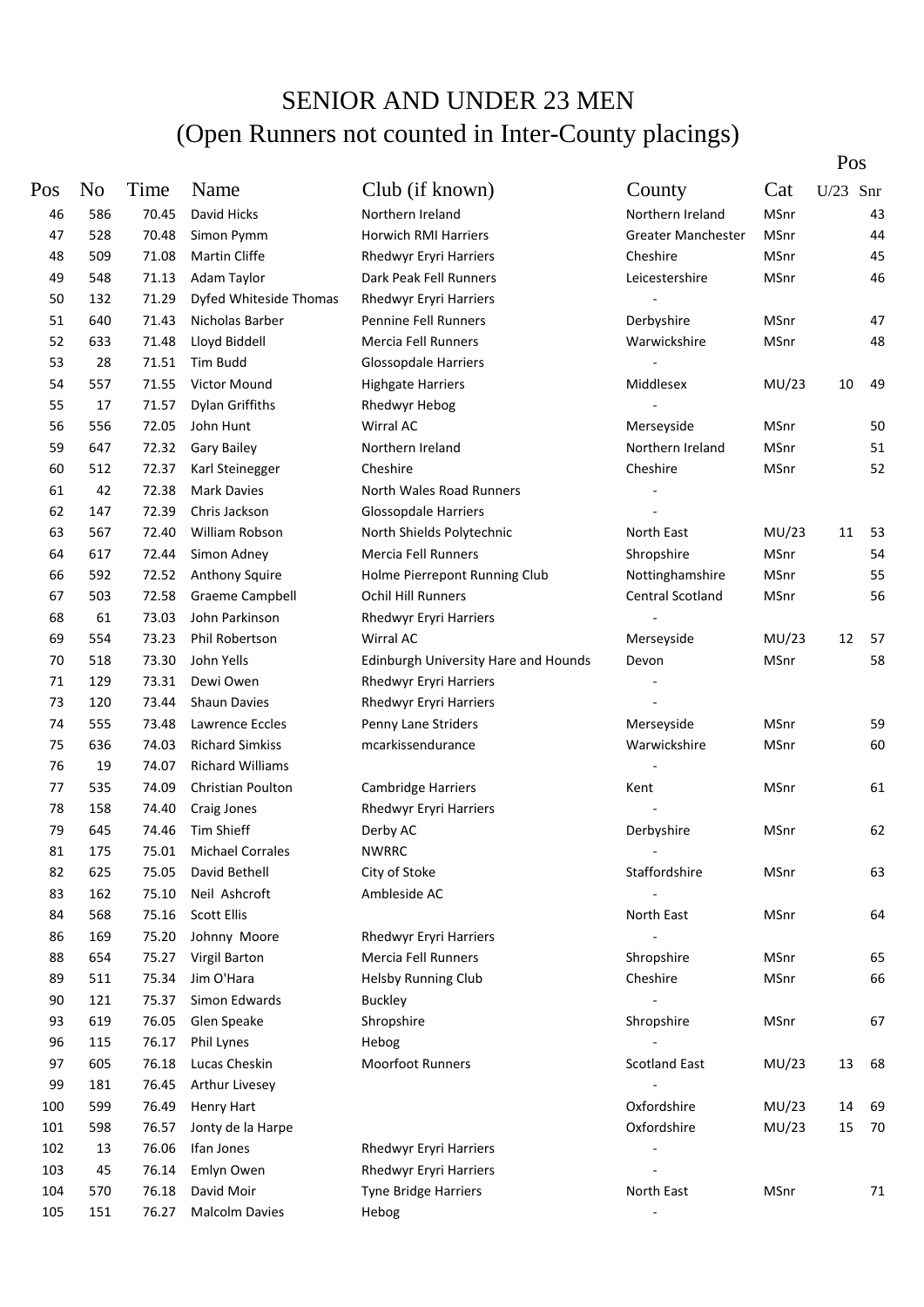|     |        |       |                          |                             |                 |       | Pos        |     |
|-----|--------|-------|--------------------------|-----------------------------|-----------------|-------|------------|-----|
| Pos | No     | Time  | Name                     | Club (if known)             | County          | Cat   | $U/23$ Snr |     |
| 106 | 65     | 77.48 | Llion Iwan               | Rhedwyr Eryri Harriers      |                 |       |            |     |
| 107 | 99     | 78.13 | Russell Owen             | Rhedwyr Eryri Harriers      |                 |       |            |     |
| 111 | 86     | 79.08 | Paul Jeggo               | Springfield                 |                 |       |            |     |
| 114 | 25     | 79.38 | Ross Roberts             | Rhedwyr Eryri Harriers      |                 |       |            |     |
| 115 | 171    | 80.01 | Gary House               | Runstrong                   |                 |       |            |     |
| 116 | 37     | 80.26 | <b>Phillip Roberts</b>   | <b>Helsby Running Club</b>  |                 |       |            |     |
| 117 | 150    | 80.51 | Goronwy Hughes           | Hebog                       |                 |       |            |     |
| 120 | 542    | 81.10 | Danny Collinge           |                             | Lancashire      | MU/23 | 16         | -72 |
| 121 | 128    | 81.20 | Huw Owen                 | Rhedwyr Eryri Harriers      |                 |       |            |     |
| 122 | 148    | 81.39 | Christian Russel-Pollock |                             |                 |       |            |     |
| 123 | 41     | 81.54 | Ben Fletcher             | <b>Helsby Running Club</b>  |                 |       |            |     |
| 124 | 113    | 82.03 | John Aggleton            | <b>MDC</b>                  |                 |       |            |     |
| 125 | 122    | 82.21 | Andy Pritchard           | <b>Buckley</b>              |                 |       |            |     |
| 126 | 616    | 82.26 | Jack Agnew               | <b>Mercia Fell Runners</b>  | Shropshire      | MU/23 | 17         | 73  |
| 127 | 600    | 82.33 | Roger Thetford           | Oxfordshire                 | Oxfordshire     | MSnr  |            | 74  |
| 128 | 571    | 82.35 | John Tollitt             | Northumberland Fell Runners | North East      | MSnr  |            | 75  |
| 129 | 34     | 82.47 | Chris Baynham-Hughes     | <b>Helsby Running Club</b>  |                 |       |            |     |
| 131 | 534    | 82.53 | <b>Stephen Hodges</b>    | Cambridge Harriers          | Kent            | MSnr  |            | 76  |
| 132 | 47     | 82.56 | <b>Gwion Williams</b>    | Rhedwyr Eryri Harriers      |                 |       |            |     |
| 133 | 91     | 83.01 | Vic Belshaw              | Denbigh Harriers            |                 |       |            |     |
| 134 | 116    | 83.04 | Ed Harmer                | Rhedwyr Eryri Harriers      |                 |       |            |     |
| 135 | 149    | 83.10 | Derek Weaver             | Rhedwyr Eryri Harriers      |                 |       |            |     |
| 136 | 78     | 83.12 | Jeremy Randell           | Meirionnydd Running Club    |                 |       |            |     |
| 140 | 165    | 84.09 | Iwan Edgar               | Rhedwyr Eryri Harriers      |                 |       |            |     |
| 141 | 139    | 84.14 | Gary Williams            | Rhedwyr Eryri Harriers      |                 |       |            |     |
| 143 | 530    | 84.34 | <b>Michael Burgess</b>   | <b>Tring Running Club</b>   | Hertfordshire   | MSnr  |            | 77  |
| 144 | 11     | 84.41 | Kieran Lewis             |                             |                 |       |            |     |
| 145 | 20     | 84.46 | Barnaby Crawshaw         | Pennine Fell Runners        |                 |       |            |     |
| 146 | 124    | 84.52 | Michael Reynolds         | Mercia Fell Runners         |                 |       |            |     |
| 147 | 16     | 84.58 | <b>Ralph Pawling</b>     | Pensby Runners              |                 |       |            |     |
| 148 | $70\,$ |       | 84.59 Mark Agnew         | Mercia Fell Runners         |                 |       |            |     |
| 150 | 98     | 85.15 | <b>Arwel Lewis</b>       | Rhedwyr Eryri Harriers      |                 |       |            |     |
| 151 | 154    | 85.21 | Chris Wilcox             | Clwydian Range Runners      |                 |       |            |     |
| 153 | 176    | 85.24 | Gary Porter-Jones        | Rhedwyr Eryri Harriers      |                 |       |            |     |
| 154 | 650    | 85.27 | Clem Dixon               | <b>Cambridge Harriers</b>   | Kent            | MSnr  |            | 78  |
| 155 | 547    | 85.40 | Thomas Snowden           | OWLS Ac                     | Leicestershire  | MSnr  |            | 79  |
| 156 | 153    | 85.52 | Alan Duncan              | <b>Bowland FR</b>           |                 |       |            |     |
| 158 | 641    | 85.57 | Paul Woolhouse           | Southwell RC                | Nottinghamshire | MSnr  |            | 80  |
| 161 | 66     | 86.26 | Rob Crane                |                             |                 |       |            |     |
| 162 | 177    | 86.38 | <b>Glen Davies</b>       | Mercia Fell Runners         |                 |       |            |     |
| 163 | 164    | 86.56 | Leon Davzes              | <b>NWRRC</b>                |                 |       |            |     |
| 164 | 559    | 87.09 | Andrew Owen              | London Heathside            | Middlesex       | MSnr  |            | 81  |
| 165 | 529    | 87.15 | Simon Barnett            | <b>Tring Running Club</b>   | Hertfordshire   | MSnr  |            | 82  |
| 167 | 31     | 87.20 | <b>Elfyn Hughes</b>      | Rhedwyr Hebog               |                 |       |            |     |
| 169 | 90     | 87.34 | Aled Owen                |                             |                 |       |            |     |
| 171 | 137    | 88.20 | Steven Toogood           | <b>Buckley</b>              |                 |       |            |     |
| 172 | 156    | 88.23 | Eilir Evans              |                             |                 |       |            |     |
| 175 | 80     | 88.46 | Stephen Emanuel          |                             |                 |       |            |     |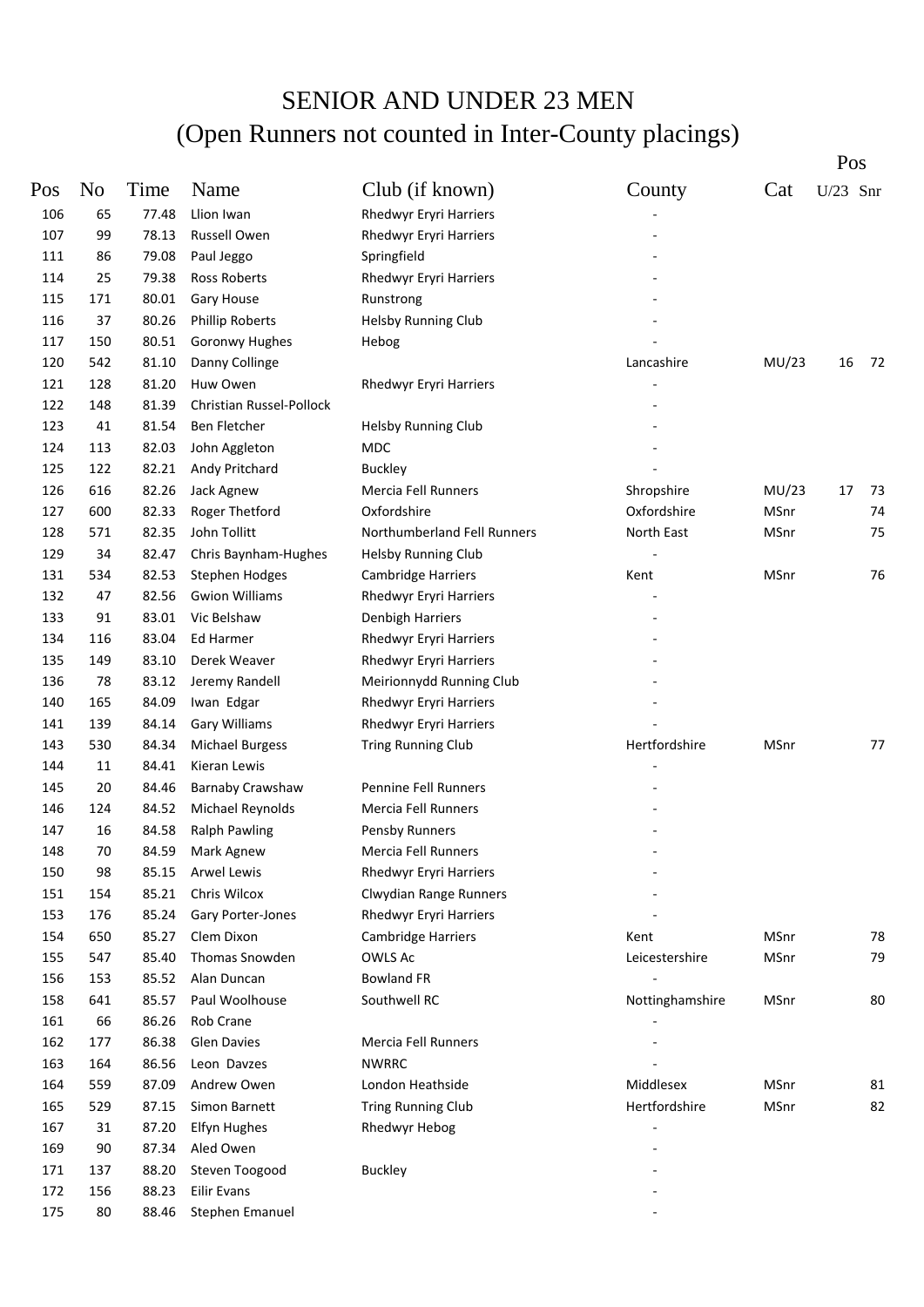|     |                                                                                                |                                                                                                                           |                                                                                                                                                                                                                                                     |                                                                                                                                                                                                                                                                                                                                                                                                                                                                                                                                                                                                                                                  |        | Pos        |
|-----|------------------------------------------------------------------------------------------------|---------------------------------------------------------------------------------------------------------------------------|-----------------------------------------------------------------------------------------------------------------------------------------------------------------------------------------------------------------------------------------------------|--------------------------------------------------------------------------------------------------------------------------------------------------------------------------------------------------------------------------------------------------------------------------------------------------------------------------------------------------------------------------------------------------------------------------------------------------------------------------------------------------------------------------------------------------------------------------------------------------------------------------------------------------|--------|------------|
|     |                                                                                                |                                                                                                                           |                                                                                                                                                                                                                                                     |                                                                                                                                                                                                                                                                                                                                                                                                                                                                                                                                                                                                                                                  |        | $U/23$ Snr |
|     |                                                                                                |                                                                                                                           |                                                                                                                                                                                                                                                     |                                                                                                                                                                                                                                                                                                                                                                                                                                                                                                                                                                                                                                                  |        |            |
|     |                                                                                                |                                                                                                                           |                                                                                                                                                                                                                                                     |                                                                                                                                                                                                                                                                                                                                                                                                                                                                                                                                                                                                                                                  |        |            |
| 64  |                                                                                                |                                                                                                                           |                                                                                                                                                                                                                                                     |                                                                                                                                                                                                                                                                                                                                                                                                                                                                                                                                                                                                                                                  |        |            |
| 107 | 89.08                                                                                          |                                                                                                                           |                                                                                                                                                                                                                                                     |                                                                                                                                                                                                                                                                                                                                                                                                                                                                                                                                                                                                                                                  |        |            |
| 106 |                                                                                                | David Marham                                                                                                              |                                                                                                                                                                                                                                                     |                                                                                                                                                                                                                                                                                                                                                                                                                                                                                                                                                                                                                                                  |        |            |
| 531 | 89.30                                                                                          | lan Gower                                                                                                                 |                                                                                                                                                                                                                                                     | Hertfordshire                                                                                                                                                                                                                                                                                                                                                                                                                                                                                                                                                                                                                                    | MSnr   | 83         |
| 101 | 89.32                                                                                          | Martin Green                                                                                                              |                                                                                                                                                                                                                                                     |                                                                                                                                                                                                                                                                                                                                                                                                                                                                                                                                                                                                                                                  |        |            |
| 134 | 89.39                                                                                          | <b>Richard Borne</b>                                                                                                      |                                                                                                                                                                                                                                                     |                                                                                                                                                                                                                                                                                                                                                                                                                                                                                                                                                                                                                                                  |        |            |
| 77  | 90.06                                                                                          | <b>Emlyn Roberts</b>                                                                                                      | <b>Rhedwyr Eryri Harriers</b>                                                                                                                                                                                                                       |                                                                                                                                                                                                                                                                                                                                                                                                                                                                                                                                                                                                                                                  |        |            |
| 2   | 90.08                                                                                          | Nathan Price                                                                                                              |                                                                                                                                                                                                                                                     |                                                                                                                                                                                                                                                                                                                                                                                                                                                                                                                                                                                                                                                  |        |            |
| 22  | 90.28                                                                                          | Tom Albiston                                                                                                              |                                                                                                                                                                                                                                                     |                                                                                                                                                                                                                                                                                                                                                                                                                                                                                                                                                                                                                                                  |        |            |
| 532 | 90.44                                                                                          | Jon Salmon                                                                                                                |                                                                                                                                                                                                                                                     | Hertfordshire                                                                                                                                                                                                                                                                                                                                                                                                                                                                                                                                                                                                                                    | MSnr   | 84         |
| 183 | 90.46                                                                                          |                                                                                                                           | Wrexham                                                                                                                                                                                                                                             |                                                                                                                                                                                                                                                                                                                                                                                                                                                                                                                                                                                                                                                  |        |            |
| 157 |                                                                                                | <b>Graham David</b>                                                                                                       |                                                                                                                                                                                                                                                     |                                                                                                                                                                                                                                                                                                                                                                                                                                                                                                                                                                                                                                                  |        |            |
|     |                                                                                                |                                                                                                                           |                                                                                                                                                                                                                                                     |                                                                                                                                                                                                                                                                                                                                                                                                                                                                                                                                                                                                                                                  |        |            |
|     |                                                                                                |                                                                                                                           |                                                                                                                                                                                                                                                     |                                                                                                                                                                                                                                                                                                                                                                                                                                                                                                                                                                                                                                                  |        |            |
|     |                                                                                                | Dylan Huws                                                                                                                |                                                                                                                                                                                                                                                     |                                                                                                                                                                                                                                                                                                                                                                                                                                                                                                                                                                                                                                                  |        |            |
| 163 |                                                                                                |                                                                                                                           |                                                                                                                                                                                                                                                     |                                                                                                                                                                                                                                                                                                                                                                                                                                                                                                                                                                                                                                                  |        |            |
|     |                                                                                                | Paul Tucker                                                                                                               |                                                                                                                                                                                                                                                     |                                                                                                                                                                                                                                                                                                                                                                                                                                                                                                                                                                                                                                                  |        |            |
|     | 92.52                                                                                          |                                                                                                                           |                                                                                                                                                                                                                                                     |                                                                                                                                                                                                                                                                                                                                                                                                                                                                                                                                                                                                                                                  |        |            |
|     | 92.58                                                                                          | <b>Peter Roberts</b>                                                                                                      |                                                                                                                                                                                                                                                     |                                                                                                                                                                                                                                                                                                                                                                                                                                                                                                                                                                                                                                                  |        |            |
|     | 93.05                                                                                          | Oliver Rowe                                                                                                               |                                                                                                                                                                                                                                                     |                                                                                                                                                                                                                                                                                                                                                                                                                                                                                                                                                                                                                                                  |        |            |
| 40  |                                                                                                | Nick Jones                                                                                                                |                                                                                                                                                                                                                                                     |                                                                                                                                                                                                                                                                                                                                                                                                                                                                                                                                                                                                                                                  |        |            |
| 103 | 93.37                                                                                          |                                                                                                                           |                                                                                                                                                                                                                                                     |                                                                                                                                                                                                                                                                                                                                                                                                                                                                                                                                                                                                                                                  |        |            |
| 100 | 95.05                                                                                          |                                                                                                                           |                                                                                                                                                                                                                                                     |                                                                                                                                                                                                                                                                                                                                                                                                                                                                                                                                                                                                                                                  |        |            |
|     |                                                                                                |                                                                                                                           |                                                                                                                                                                                                                                                     |                                                                                                                                                                                                                                                                                                                                                                                                                                                                                                                                                                                                                                                  |        |            |
|     | 96.10                                                                                          |                                                                                                                           |                                                                                                                                                                                                                                                     |                                                                                                                                                                                                                                                                                                                                                                                                                                                                                                                                                                                                                                                  |        |            |
| 74  |                                                                                                | Tim Palmer                                                                                                                |                                                                                                                                                                                                                                                     |                                                                                                                                                                                                                                                                                                                                                                                                                                                                                                                                                                                                                                                  |        |            |
| 94  | 99.44                                                                                          | Duncan Jones                                                                                                              |                                                                                                                                                                                                                                                     |                                                                                                                                                                                                                                                                                                                                                                                                                                                                                                                                                                                                                                                  |        |            |
| 63  | 100.05                                                                                         | Jim Tinnion                                                                                                               |                                                                                                                                                                                                                                                     |                                                                                                                                                                                                                                                                                                                                                                                                                                                                                                                                                                                                                                                  |        |            |
| 179 | 100.06                                                                                         | David Ellis                                                                                                               |                                                                                                                                                                                                                                                     |                                                                                                                                                                                                                                                                                                                                                                                                                                                                                                                                                                                                                                                  |        |            |
| 133 | 100.14                                                                                         |                                                                                                                           |                                                                                                                                                                                                                                                     |                                                                                                                                                                                                                                                                                                                                                                                                                                                                                                                                                                                                                                                  |        |            |
| 144 | 100.42                                                                                         | Kevin Lane                                                                                                                |                                                                                                                                                                                                                                                     |                                                                                                                                                                                                                                                                                                                                                                                                                                                                                                                                                                                                                                                  |        |            |
|     | 100.44                                                                                         | Gareth Ellis                                                                                                              |                                                                                                                                                                                                                                                     |                                                                                                                                                                                                                                                                                                                                                                                                                                                                                                                                                                                                                                                  |        |            |
| 93  | 100.45                                                                                         | Kenny Forster                                                                                                             | <b>Spectrum Striders</b>                                                                                                                                                                                                                            |                                                                                                                                                                                                                                                                                                                                                                                                                                                                                                                                                                                                                                                  |        |            |
| 73  | 101.03                                                                                         | Jim Jones                                                                                                                 | <b>Helsby Running Club</b>                                                                                                                                                                                                                          |                                                                                                                                                                                                                                                                                                                                                                                                                                                                                                                                                                                                                                                  |        |            |
| 7   | 101.20                                                                                         | Thomas Mollekin                                                                                                           | Mynydd Du                                                                                                                                                                                                                                           |                                                                                                                                                                                                                                                                                                                                                                                                                                                                                                                                                                                                                                                  |        |            |
| 59  | 102.22                                                                                         | Steven Allport                                                                                                            |                                                                                                                                                                                                                                                     |                                                                                                                                                                                                                                                                                                                                                                                                                                                                                                                                                                                                                                                  |        |            |
| 81  | 102.37                                                                                         | David York                                                                                                                | <b>Tattenhall Runners</b>                                                                                                                                                                                                                           |                                                                                                                                                                                                                                                                                                                                                                                                                                                                                                                                                                                                                                                  |        |            |
| 140 | 102.56                                                                                         | John Morris                                                                                                               | <b>Buckley</b>                                                                                                                                                                                                                                      |                                                                                                                                                                                                                                                                                                                                                                                                                                                                                                                                                                                                                                                  |        |            |
| 178 | 104.56                                                                                         | Graham McVey                                                                                                              |                                                                                                                                                                                                                                                     |                                                                                                                                                                                                                                                                                                                                                                                                                                                                                                                                                                                                                                                  |        |            |
| 126 | 105.02                                                                                         | Jeremy H Williams                                                                                                         | <b>Rhedwyr Eryri Harriers</b>                                                                                                                                                                                                                       |                                                                                                                                                                                                                                                                                                                                                                                                                                                                                                                                                                                                                                                  |        |            |
| 160 | 105.28                                                                                         | William Evans                                                                                                             |                                                                                                                                                                                                                                                     |                                                                                                                                                                                                                                                                                                                                                                                                                                                                                                                                                                                                                                                  |        |            |
| 118 | 105.43                                                                                         | Harri Roberts                                                                                                             | <b>Rhedwyr Eryri Harriers</b>                                                                                                                                                                                                                       |                                                                                                                                                                                                                                                                                                                                                                                                                                                                                                                                                                                                                                                  |        |            |
| 146 | 105.51                                                                                         | Pete Hill                                                                                                                 | Altrincham & District                                                                                                                                                                                                                               |                                                                                                                                                                                                                                                                                                                                                                                                                                                                                                                                                                                                                                                  |        |            |
| 105 | 106.05                                                                                         | Ian Marshall                                                                                                              | Cambridge Harriers                                                                                                                                                                                                                                  |                                                                                                                                                                                                                                                                                                                                                                                                                                                                                                                                                                                                                                                  |        |            |
| 161 | 106.26                                                                                         | <b>Gary Gunner</b>                                                                                                        | Croft Ambrey                                                                                                                                                                                                                                        |                                                                                                                                                                                                                                                                                                                                                                                                                                                                                                                                                                                                                                                  |        |            |
| 36  | 106.54                                                                                         | Gary Clarke                                                                                                               | <b>Oswestry Olympians</b>                                                                                                                                                                                                                           |                                                                                                                                                                                                                                                                                                                                                                                                                                                                                                                                                                                                                                                  |        |            |
|     | N <sub>0</sub><br>130<br>180<br>170<br>102<br>97<br>109<br>108<br>138<br>6<br>123<br>127<br>58 | Time<br>88.48<br>89.04<br>89.07<br>89.28<br>91.10<br>91.17<br>91.35<br>91.55<br>92.07<br>92.33<br>93.21<br>95.40<br>98.38 | Name<br><b>Guto Edwards</b><br>David Livesey<br>Ben Beachell<br>Michael Kelly<br>Rob Barber<br><b>Rhys Tudur</b><br>Nich Bradley<br>Saul Cluer<br>Steven Marham<br>David Gould<br>Kean Rowlands<br>Emyr Gibson<br>Matthew Larmour<br>John Humphries | Club (if known)<br><b>Rhedwyr Eryri Harriers</b><br>Rhedwyr Eryri Harriers<br>Leighton Buzzard Athletic<br>Leighton Buzzard Athletic<br>Tring Running Club<br>Maldwyn Harriers<br>Mysteruns Off-Roaders<br><b>Tring Running Club</b><br><b>Mysteruns Off-Roaders</b><br>Meirionnydd Running Club<br>Leighton Buzzard Athletic<br>Buckley<br>Mercia Fell Runners<br>Rhedwyr Eryri Harriers<br>Mercia Fell Runners<br>Rhedwyr Eryri Harriers<br><b>Rhedwyr Eryri Harriers</b><br>Southville RC<br><b>Helsby Running Club</b><br>Denbigh Harriers<br>Mercia Fell Runners<br>Cybi Striders<br><b>Mysteruns Off-Roaders</b><br>Rhedwyr Eryri Harriers | County | Cat        |